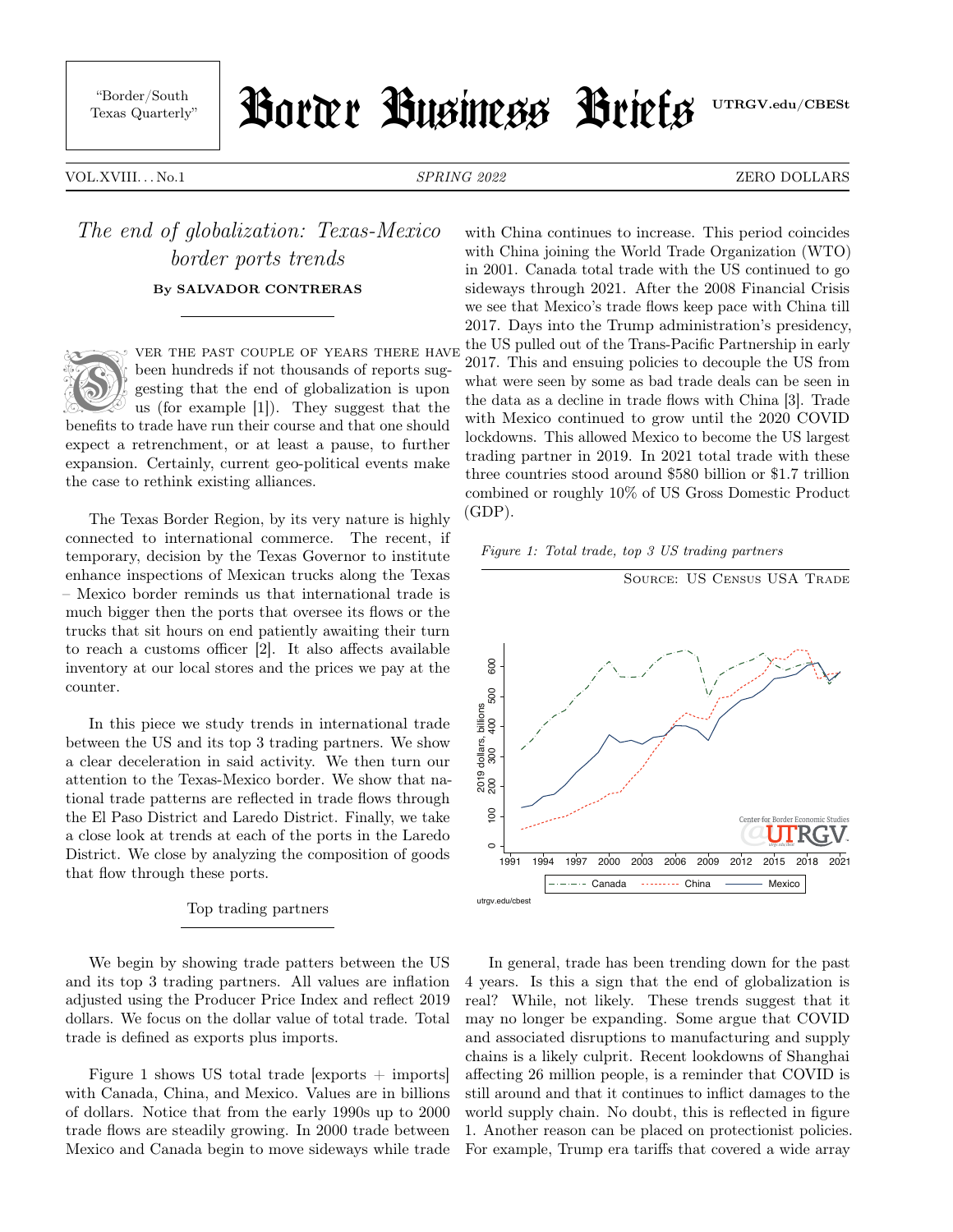of goods from steel to washing machines have also played role. In 2019, the US earned \$79 billion in tariff revenue, double that of 2017 [4].

More complex explanations are geo-political in nature that thread on national security to nationalism. The Russians are reminded in their current foray of conquest that wars require basic understanding of economics and supply chain management. All the money in the world cannot buy you a microprocessor if the seller is unwilling or unable to supply it. From this view, national security arguments seem reasonable. A Brookings report states that there were some benefits to Trump era protectionist policies. For example, employment at steel and aluminum factories appears to have benefited from the use of national security (section 232) reviews. Other antidotal evidence are announcements by companies like Intel who have committed to a \$20 billion investment on a new plant in Ohio or Samsung with a \$17 billion investment on a Texas facility.

Yet, another explanation to these trends is that trade benefits have run their course. From the time China joined the WTO till about a few years ago, American consumers enjoyed persistent low levels of inflation. For example, in the 1990s inflation, stripping out Food and Energy, averaged 3%, 2% in the 2000s, and 1.9% in the 2010s. In 2021 it averaged 3.6%, 2022 already promises to be above 2021. Low-cost foreign labor and global commodities have benefited Americans over the past 3 decades. However, there are signs that this may be coming to an end. Chinese Industrial Production Prices grew on average by 1.3% over 2000 to 2020. From January 2021 to March 2022 price growth has averaged 8.2%. The US is pushing companies to bring jobs back at a time when costs of producing in China and elsewhere are rising. American's own recent inflation trends in part reflect this story.

US trade with its top trading partners has stopped growing. It happens to coincide with a period of disappearing cost advantages to offshoring. Globalization continues to have a pulse. What is different now is that margins from trade to both consumers and businesspersons have begun to shrink. These trends will likely make it easier for protectionist voices to get a seat at the policymaking table. Next, we turn to the Texas-Mexico border region.

#### Texas Border

The El Paso District and the Laredo District cover all Texas land ports with Mexico. In 2021, the Laredo District handled \$310 billion in total trade. For comparison, the El Paso District handled \$103 billion. Figure 2 shows the two districts total trade index. We set 2010 as the reference year. The figure tells us that total trade prior to the Financial Crisis period was not growing. After 2009, trade flows accelerated for about 6 years. Then, we see a deceleration that continues today. This is consistent with the general trends we observed in figure 1.





In 2021 total trade in the El Paso District and Laredo District was 34% and 56% above 2010 levels, respectively. Trade peaked in 2019, the El Paso District and Laredo District enjoyed \$110 billion and \$322 billion in total trade, respectively.

Figure 3: 2021 total trade by port



The Laredo District is made up of the Port of Brownsville, Port of Del Rio, Port of Eagle Pass, Edinburg Airport, Port of Hidalgo, Port of Laredo, Port of Progreso, Port of Rio Grande City, Port of Roma, and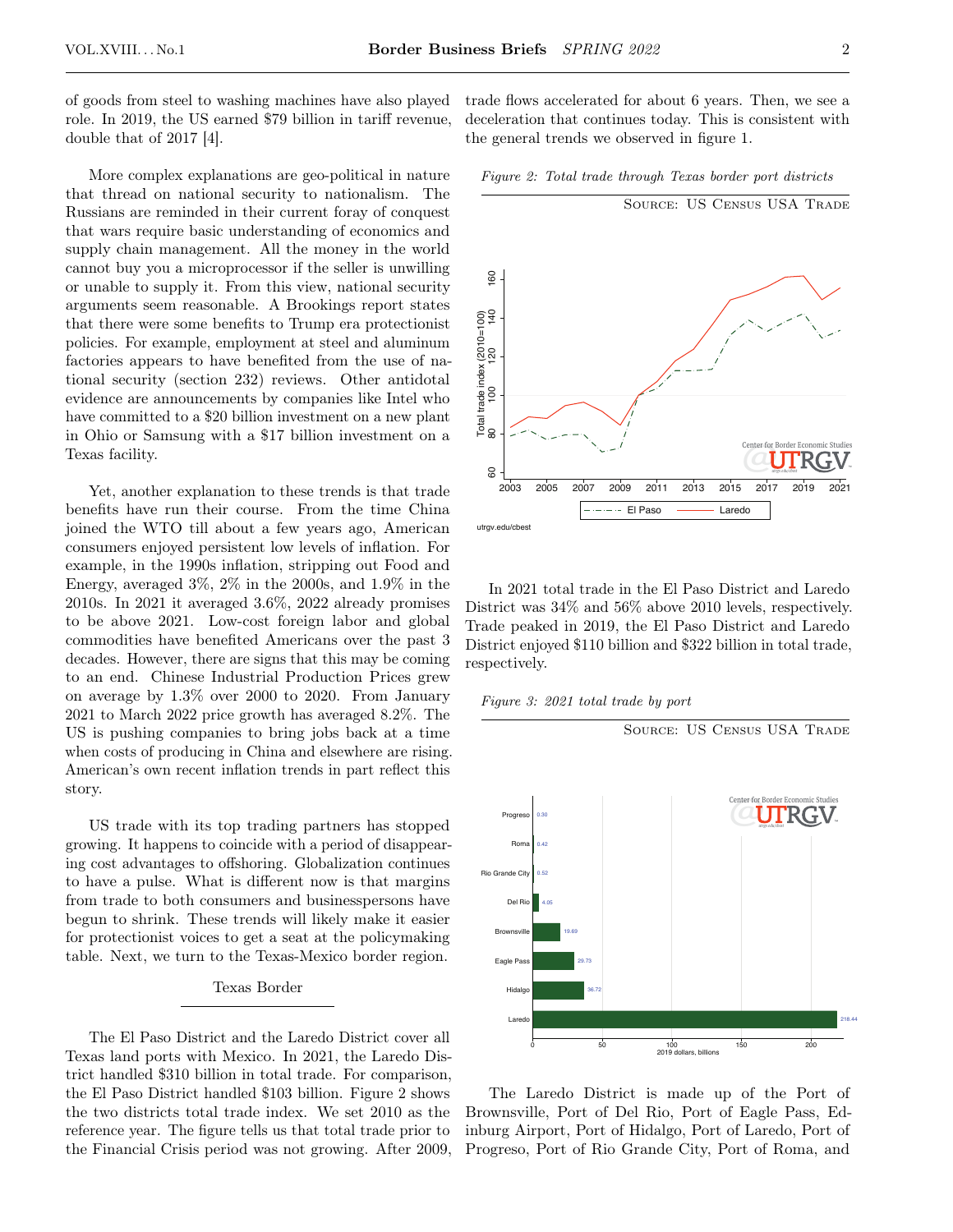Valley International Airport (Harlingen). We will not report on Edinburg Airport and briefly on Valley International Airport. These two ports are small and do not have trade figures in all the years of analysis. Figure 3 shows the inflation adjusted value of total trade through Laredo District ports.

Figure 4: Laredo District, large ports



The Port of Laredo is the district's largest port. It accounts for 70% of district total. At distant second is the Port of Hidalgo that accounts for \$37 billion or 12% of district total. The Port of Eagle Pass and Brownsville round up the largest 4 ports. The Port of Progresso is the district's smallest port. In 2021 it handled \$304 million. Followed by the Port of Roma at \$415 million.

Figure 5: Laredo District, small ports



SOURCE: US CENSUS USA TRADE

utrgv.edu/cbest

Figure 4 presents total trade index for the largest ports in the Laredo District. The index is normalized to 100 in 2010 and is based on inflation adjusted port level total trade. The Port of Eagle Pass and Port of Laredo saw the highest growth over the past 10 years. However,

notice that these ports reflect zero growth over the past 5 years, like national trends. In 2021, the Port of Eagle Pass and Port of Laredo were 63% and 61% above 2010 levels, respectively. The Port of Brownsville and Port of Hidalgo have seen a steady upward movement in trade flows over the past 10 yeas. In 2021 these ports were 34% and 38% above their 2010 levels, respectively.

Figure 5 presents the total trade index for the small ports in the Laredo District. The Port of Roma has the largest increase. For this reason, the values for the Port of Roma appear on the right-axis (all others, left-axis). In 2021, the Port of Roma moved 10 times the value it handled in 2010. This impressive growth occurred in the past 3 years. The Port of Rio Grande City observed the second largest end of period growth. In 2021 total trade was under 2 times larger than 2010. The only port to see no growth over the past decade is the Port of Progreso. It ended 2021 9% below its 2010 level.

### Composition of goods

Next, we present the categories of goods that cross the El Paso District and Laredo District. Categories are based on the Harmonized System (HS) codes. We present both 2-digit and 6-digit categories. The 2-digits correspond to the chapter or broad category. The item can be further detailed by their heading with two additional digits and subheading with an additional two digits. Table 1 presents the 2021 share of total trade by chapter category (2-digit). For example, HS 84 "Nuclear reactors, boilers, machinery, and mechanical appliances; parts thereof" represents 36% of the \$103 billions of total trade in the El Paso District. Of these, 11 billion was southbound and \$26 billion was northbound flows, for a total of \$37 billion. There is a total of 99 2-digit codes.

Table 1 presents the top 10 2-digit codes for the El Paso District and Laredo District. Notice that 75% of everything that moves through the El Paso District are in the top 4 categories. Six of the district's 10 categories have exports exceed imports. Of the 10 categories, on net, \$19 billion flow northbound. In comparison, the Laredo District appears more diversified. The top 10 categories account for 75% of total flows. In addition, both El Paso District and Laredo Districts share the same top three HS 2-digit categories 84, 85, and 87. These three account for 69% of El Paso District and 53% of Laredo District total trade. The Laredo District's top two categories account for \$115 billion in total trade.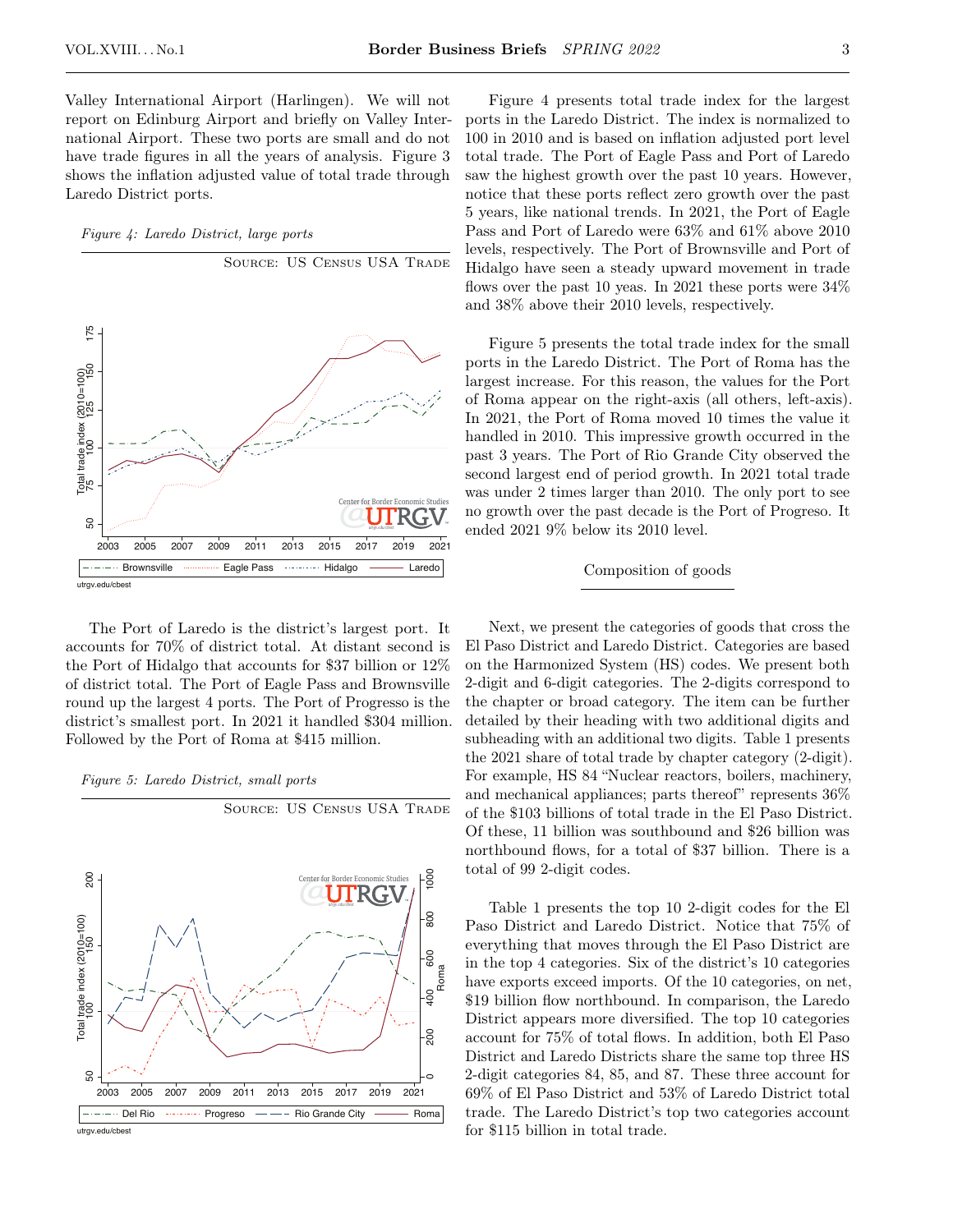|          |                                                                                                                                                                                                                                                             | Millions of 2019 dollars |          |                |                                      |
|----------|-------------------------------------------------------------------------------------------------------------------------------------------------------------------------------------------------------------------------------------------------------------|--------------------------|----------|----------------|--------------------------------------|
| District | Harmonized System Code                                                                                                                                                                                                                                      | Exports                  | Imports  | Total<br>trade | Share<br>of total<br>trade<br>$(\%)$ |
| El Paso  | 84 Nuclear reactors, boilers, machinery and mechanical appliances;<br>parts thereof                                                                                                                                                                         | 10,894.7                 | 26,208.0 | 37,102.6       | 36.0                                 |
| El Paso  | 85 Electrical machinery and equipment and parts thereof; sound<br>recorders and reproducers, television image and sound recorders and<br>reproducers, and parts and accessories of such articles                                                            | 13,342.5                 | 12,400.8 | 25,743.2       | 25.0                                 |
| El Paso  | 87 Vehicles other than railway or tramway rolling-stock, and parts<br>and accessories thereof                                                                                                                                                               | 1,094.0                  | 6,828.2  | 7,922.2        | 7.7                                  |
| El Paso  | 90 Optical, photographic, cinematographic, measuring, checking, pre-<br>cision, medical or surgical instruments and apparatus; parts and<br>accessories thereof                                                                                             | 1,612.1                  | 5,178.4  | 6,790.5        | 6.6                                  |
| El Paso  | 39 Plastics and articles thereof                                                                                                                                                                                                                            | 2,330.3                  | 819.5    | 3,149.9        | 3.1                                  |
| El Paso  | 27 Mineral fuels, mineral oils and products of their distillation; bitu-<br>minous substances; mineral waxes                                                                                                                                                | 3,026.3                  | 0.5      | 3,026.8        | 2.9                                  |
| El Paso  | 94 Furniture; bedding, mattresses, mattress supports, cushions and<br>similar stuffed furnishings; lamps and lighting fittings, not elsewhere<br>specified or included; illuminated signs, illuminated name-plates and<br>the like; prefabricated buildings | 173.9                    | 1,964.4  | 2,138.3        | 2.1                                  |
| El Paso  | 73 Articles of iron or steel                                                                                                                                                                                                                                | 746.6                    | 432.4    | 1,179.0        | 1.1                                  |
| El Paso  | 10 Cereals                                                                                                                                                                                                                                                  | 1,001.2                  | 3.8      | 1,005.0        | 1.0                                  |
| El Paso  | 74 Copper and articles thereof                                                                                                                                                                                                                              | 744.4                    | 112.9    | 857.3          | 0.8                                  |
| Laredo   | 87 Vehicles other than railway or tramway rolling-stock, and parts<br>and accessories thereof                                                                                                                                                               | 12,449.4                 | 51,908.3 | 64,357.7       | 20.8                                 |
| Laredo   | 84 Nuclear reactors, boilers, machinery and mechanical appliances;<br>parts thereof                                                                                                                                                                         | 17,991.9                 | 32,861.6 | 50,853.5       | 16.4                                 |
| Laredo   | 85 Electrical machinery and equipment and parts thereof; sound<br>recorders and reproducers, television image and sound recorders and<br>reproducers, and parts and accessories of such articles                                                            | 14,886.4                 | 33,863.7 | 48,750.1       | 15.7                                 |
| Laredo   | 27 Mineral fuels, mineral oils and products of their distillation; bitu-<br>minous substances; mineral waxes                                                                                                                                                | 16,451.6                 | 381.6    | 16,833.2       | 5.4                                  |
| Laredo   | 39 Plastics and articles thereof                                                                                                                                                                                                                            | 11,248.5                 | 4,177.4  | 15,425.9       | 5.0                                  |
| Laredo   | 73 Articles of iron or steel                                                                                                                                                                                                                                | 3,552.5                  | 4,416.2  | 7,968.6        | $2.6\,$                              |
| Laredo   | 94 Furniture; bedding, mattresses, mattress supports, cushions and<br>similar stuffed furnishings; lamps and lighting fittings, not elsewhere<br>specified or included; illuminated signs, illuminated name-plates and<br>the like; prefabricated buildings | 911.4                    | 6,599.3  | 7,510.7        | 2.4                                  |
| Laredo   | 90 Optical, photographic, cinematographic, measuring, checking, pre-<br>cision, medical or surgical instruments and apparatus; parts and<br>accessories thereof                                                                                             | 2,590.1                  | 4,298.8  | 6,889.0        | 2.2                                  |
| Laredo   | 22 Beverages, spirits and vinegar                                                                                                                                                                                                                           | 192.8                    | 6,380.0  | 6,572.8        | 2.1                                  |
| Laredo   | 8 Edible fruit and nuts; peel of citrus fruit or melons                                                                                                                                                                                                     | 79.5                     | 5,487.9  | 5,567.3        | 1.8                                  |

Table 1: 2021 El Paso District and Laredo District share of total trade, top 10 categories (2-digit)

SOURCE: US CENSUS USA TRADE

Table 2 presents the more disaggregated 6-digit categories for all ports in the Laredo District (except Edinburg Airport). We present the top 5 goods. For example, the top category through the Port of Brownsville is HS 271019, "Petroleum oils and oils from bituminous minerals, not containing biodiesel, not crude, not waste oils; preparations n.e.c, containing by weight 70% or more of petroleum oils or oils from bituminous minerals; not light oils and preparations." The Port of Brownsville saw \$2.6 billion flow southbound and \$286 million northbound. This good accounts for 14.5% of the port's \$19.7 billion in total trade. Three of the top 5 categories in the port are in HS

27. The oil and gas sector accounts for a quarter of the port's total trade. More importantly, these are mainly southbound flows. Table 2 also shows that natural gas is an important commodity accounting for \$1.4 billion and \$4.2 billion of southbound flows through the Port of Brownsville and the Port of Hidalgo, respectively.

In February avocados were temporary barred from entering the US because of a threatening phone call made to a US inspector in the state of Michoacan [5]. More recently, Governor Abbot's decision to order enhanced inspections of trucks crossing from Mexico caused much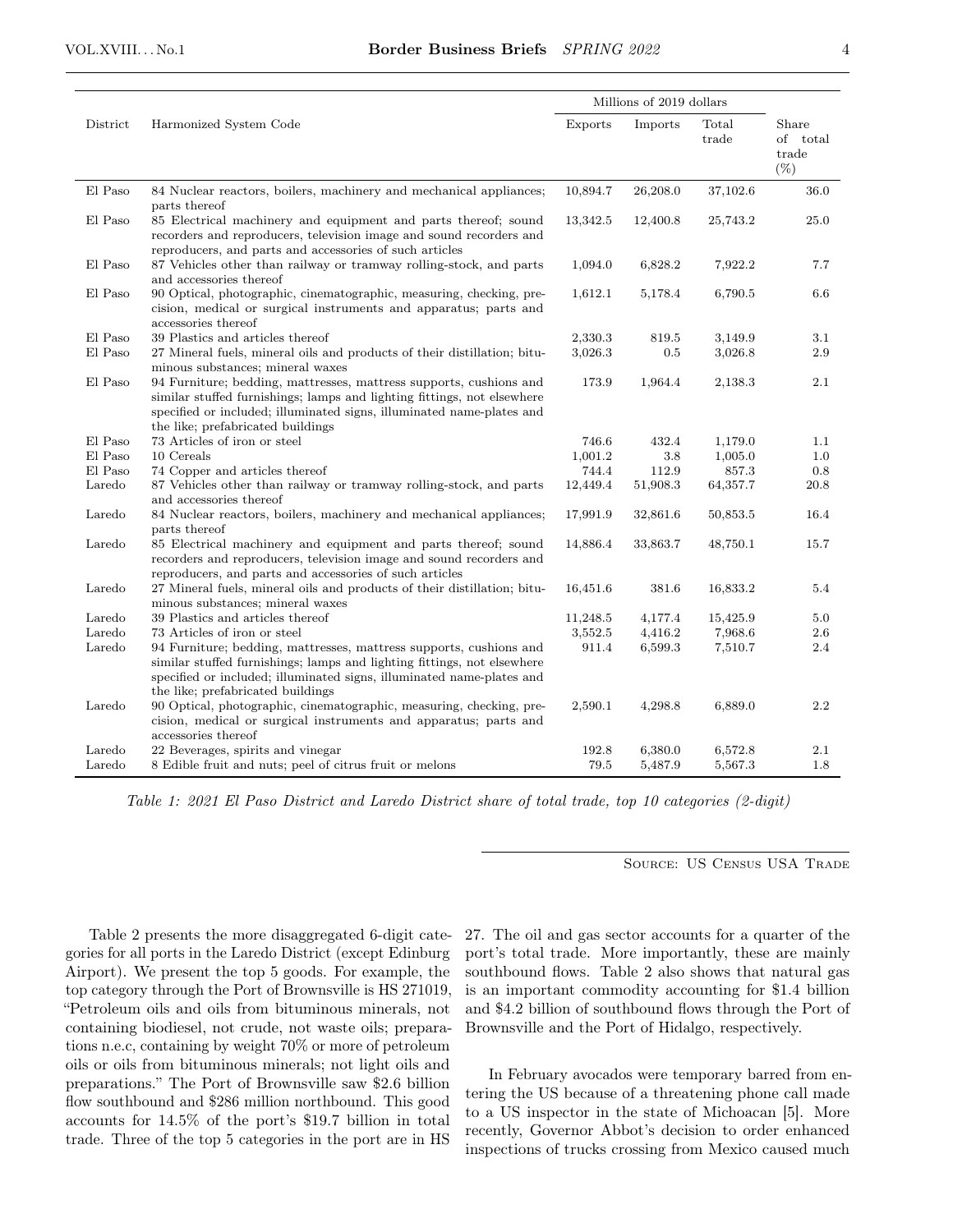|                    |                                                           | Millions of 2019 dollars |         |                |                                      |
|--------------------|-----------------------------------------------------------|--------------------------|---------|----------------|--------------------------------------|
| Port               | Harmonized System Code                                    | Exports                  | Imports | Total<br>trade | Share<br>of total<br>trade<br>$(\%)$ |
| Brownsville        | 271019 Petrol Oil Bitum Mineral (nt Crud) Etc Nt Biodiesl | 2,562.0                  | 286.4   | 2,848.3        | 14.5                                 |
| Brownsville        | 271121 Natural Gas, Gaseous                               | 1,392.7                  | 0.0     | 1,392.7        | 7.1                                  |
| Brownsville        | 852351 Solid-state Non-vol Semiconductor Storage Devices  | 1.4                      | 1,063.7 | 1,065.1        | 5.4                                  |
| <b>Brownsville</b> | 271012 Lt Oils, Preps Gt=70% Petroleum/bitum Nt Biodiesel | 734.1                    | 0.0     | 734.1          | 3.7                                  |
| Brownsville        | 847330 Parts & Accessories For Adp Machines & Units       | 54.9                     | 502.3   | 557.2          | 2.8                                  |
| Del Rio            | 940190 Parts Of Seats (ex Medical, Barber, Dental Etc)    | 13.6                     | 480.8   | 494.4          | 12.2                                 |
| Del Rio            | 841191 Turbojet And Turboproller Parts                    | 2.1                      | 288.6   | 290.7          | 7.2                                  |
| Del Rio            | 880000 Civilian Aircraft, Engines, And Parts              | 247.5                    | 0.0     | 247.5          | 6.1                                  |
| Del Rio            | 870899 Parts And Accessories Of Motor Vehicles, Nesoi     | 67.2                     | 160.4   | 227.6          | 5.6                                  |
| Del Rio            | 850940 Electromech Food Grinder Processor Mixer Extrctor  | 74.9                     | 116.9   | 191.8          | 4.7                                  |
| Eagle Pass         | 870421 Trucks, Nesoi, Diesel Eng, Gvw 5 Metric Tons & Und | 3.2                      | 4,904.9 | 4,908.1        | 16.5                                 |
| Eagle Pass         | 870431 Mtr Veh Trans Gds Spk Ig In C P Eng, Gvw Nov 5 Mtn | 226.8                    | 4,518.7 | 4,745.5        | 16.0                                 |
| Eagle Pass         | 220300 Beer Made From Malt                                | 0.0                      | 3,091.2 | 3,091.2        | 10.4                                 |
| Eagle Pass         | 870323 Pass Veh Spk-ig Int Com Rcpr P Eng >1500 Nov 3m cc | 37.1                     | 1,933.0 | 1,970.1        | 6.6                                  |
| Eagle Pass         | 120190 Soybeans, Nesoi                                    | 909.5                    | 0.0     | 909.5          | 3.1                                  |
| Hidalgo            | 271121 Natural Gas, Gaseous                               | 4,244.6                  | 0.0     | 4,244.6        | 11.6                                 |
| Hidalgo            | 852872 Reception Apparatus For Television, Color, Nesoi   | 0.8                      | 2,564.2 | 2,565.0        | 7.0                                  |
| Hidalgo            | 080440 Avocados, Fresh Or Dried                           | 0.0                      | 1,441.6 | 1,441.6        | 3.9                                  |
| Hidalgo            | 853710 Controls Etc W Elect Appr F Elect Cont Nov 1000 V  | 99.5                     | 938.4   | 1,037.9        | 2.8                                  |
| Hidalgo            | 271012 Lt Oils, Preps Gt=70% Petroleum/bitum Nt Biodiesel | 701.9                    | 47.5    | 749.4          | 2.0                                  |
| Laredo             | 870120 Road Tractors For Semi-trailers                    | 17.7                     | 6,177.7 | 6,195.4        | 2.8                                  |
| Laredo             | 870899 Parts And Accessories Of Motor Vehicles, Nesoi     | 2,058.9                  | 3,267.3 | 5,326.2        | 2.4                                  |
| Laredo             | 851762 Mach For Recp/convr/trans/regn Of Voice/image/data | 809.4                    | 4,512.5 | 5,321.9        | 2.4                                  |
| Laredo             | 870829 Pts & Access Of Bodies Of Motor Vehicles, Nesoi    | 1,480.9                  | 3,656.0 | 5,137.0        | 2.4                                  |
| Laredo             | 870323 Pass Veh Spk-ig Int Com Rcpr P Eng >1500 Nov 3m cc | 157.9                    | 4,218.6 | 4,376.5        | 2.0                                  |
| Laredo             | 870840 Gear Boxes For Motor Vehicles                      | 1,725.9                  | 2,632.4 | 4,358.3        | 2.0                                  |
| Progreso           | 100590 Corn (maize), Other Than Seed Corn                 | 88.7                     | 0.0     | 88.7           | 29.2                                 |
| Progreso           | 080550 Lemons And Limes, Fresh Or Dried                   | 0.0                      | 52.2    | 52.2           | 17.2                                 |
| Progreso           | 100610 Rice In The Husk (paddy Or Rough)                  | 26.0                     | 0.0     | 26.0           | 8.6                                  |
| Progreso           | 100790 Grain Sorghum, Nesoi                               | 25.3                     | 0.0     | 25.3           | 8.3                                  |
| Progreso           | 080440 Avocados, Fresh Or Dried                           | 0.0                      | 20.1    | 20.1           | 6.6                                  |
| Rio Grande City    | 680911 Plstr Brds Etc Nt Orna, Fed W ppr O pprbrd Only    | 0.0                      | 58.8    | 58.8           | 11.2                                 |
| Rio Grande City    | 730661 Tubes, Pipes Etc Irn/stl Wldd, Sq/rct Cr-sec Nesoi | 0.6                      | 42.8    | 43.4           | 8.3                                  |
| Rio Grande City    | 847989 Mach & Mechanical Appl W Individual Function Nesoi | 0.0                      | 42.4    | 42.4           | 8.1                                  |
| Rio Grande City    | 070960 Fruits Of Genus Capsicum Or Pimenta, Fresh/chilled | 0.0                      | 41.2    | 41.2           | 7.9                                  |
| Rio Grande City    | 721070 Fr Ir/nas 600mm W Om, Painted, Varnished, Plastic  | 0.0                      | 41.0    | 41.0           | 7.8                                  |
| Roma               | 070200 Tomatoes, Fresh Or Chilled                         | 0.0                      | 80.5    | 80.5           | 19.4                                 |
| Roma               | 070999 Vegetables, Fresh Or Chilled, Nesoi                | 0.0                      | 40.3    | 40.3           | 9.7                                  |
| Roma               | 220210 Waters, Incl Mineral & Aerated, Sweetnd Or Flavord | 0.0                      | 28.4    | 28.4           | 6.8                                  |
| Roma               | 851712 Phones For Cellular Ntwks Or For Oth Wireless Ntwk | 27.1                     | 0.0     | 27.1           | 6.5                                  |
| Roma               | 070490 Edible Brassicas (cabbages Etc) Nesoi, Fr Or Chill | 0.0                      | 20.3    | 20.3           | 4.9                                  |
| VIA, Harlingen     | 880000 Civilian Aircraft, Engines, And Parts              | 5.4                      | 0.0     | 5.4            | 68.1                                 |
| VIA, Harlingen     | 854231 Processors And Controllers, Electronic Integ Circt | 0.0                      | 0.8     | 0.8            | 10.4                                 |
| VIA, Harlingen     | 901590 Parts And Accessories For Surveying Etc Nesoi      | 0.8                      | 0.0     | 0.8            | 10.4                                 |
| VIA, Harlingen     | 850450 Electrical Inductors Nesoi                         | 0.0                      | 0.3     | 0.3            | 3.9                                  |
| VIA, Harlingen     | 854239 Electronic Integrated Circuits, Nesoi              | 0.0                      | 0.1     | 0.1            | 1.8                                  |

Table 2: 2021 Port level share of total trade, top 5 categories (6-digit)

SOURCE: US CENSUS USA TRADE

concern about potential losses of perishable goods such as avocados and tomatoes [6]. Table 2 shows that \$1.4 billion worth of avocados crossed through the Port of Hidalgo and \$20 million the Port of Progreso. In addition to \$52 million in lemons through the Port of Progreso, \$41 million in peppers and pimento through the Port of Rio Grande City, and \$81 million in tomatoes and \$40 million

in vegetables through the Port of Roma. In all, about \$1.7 billion in perishable produce crossed through the southern part of the Laredo District.

Table 2 shows that 4 of the 5 top 6-digit categories in the Port of Laredo are in HS 87. Indeed, 3 of the 5 categories in the Port of Eagle Pass are in HS 87. It shows that the northern part of the district mostly moves